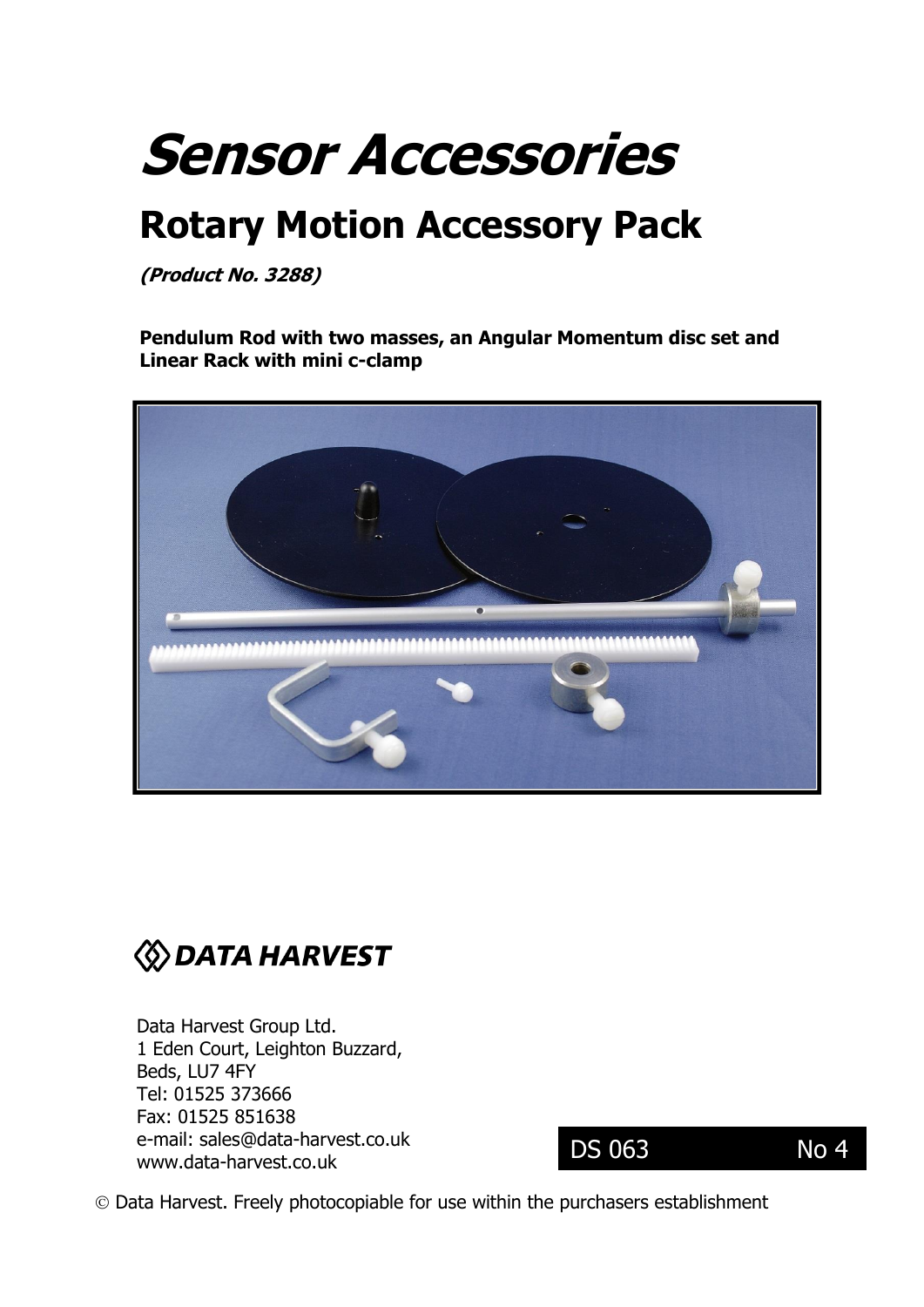## **Contents**

## <span id="page-1-0"></span>**Introduction**

The Rotary Motion accessory pack consists of three main accessories that extend the functionality of the *Smart Q* Rotary Motion Sensor (Product No. 3280).

They are:

- 1. The **Pendulum Rod** an aluminium rod with two adjustable ring masses and a fixing screw. Can be used with or without the masses to perform pendulum and rotational inertia investigations.
- 2. The **Angular Momentum disc set** two aluminium discs. Can be used to study rotational inertia and conservation of angular momentum.
- 3. The **Linear Rack** a 250 mm plastic rack with mini c-clamp. Can be used to measure linear motion over the length of the rack. The c-clamp is for attaching a *Smart Q* sensor to the rack.

## <span id="page-1-1"></span>**The Pendulum Rod**

The pendulum is a predrilled aluminium rod, two adjustable masses and a fixing screw. The masses can be adjusted to any point on the pendulum rod using the thumbscrew fixings.



Fixing screw (M3 x 12 mm)

For accurate results weigh and record the exact measurement of each component before use, i.e.

Mass of rod = \_\_\_\_\_\_\_\_\_\_ gm, Length of  $rod =$  mm, Mass with thumbscrew =  $\frac{1}{\sqrt{2\pi}}$  gm.

Set the Rotary Motion Sensor to a suitable range e.g. Pendulum.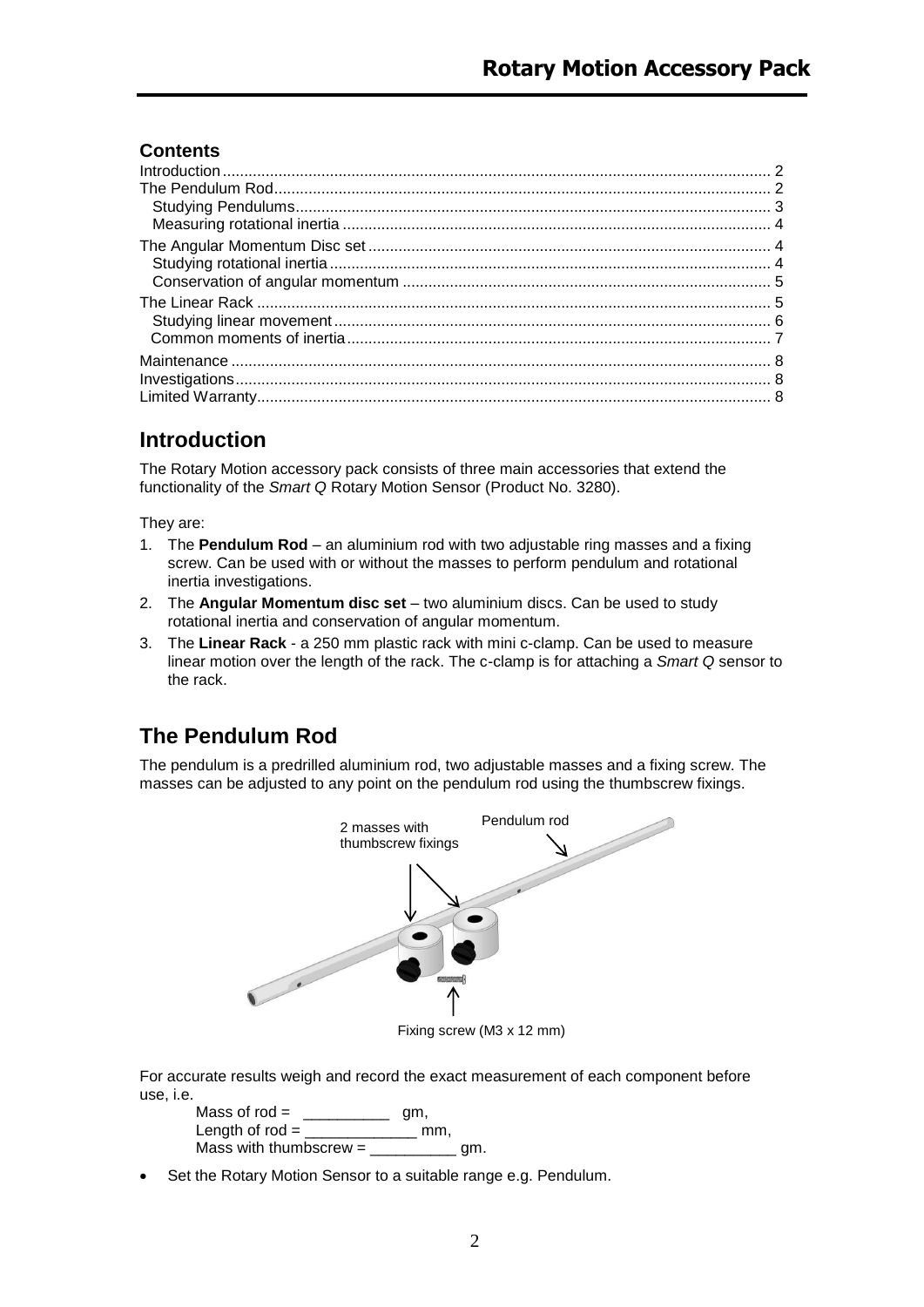Use a screwdriver to remove the screw and washer from the centre of the pulley wheel.



- Push the screw supplied in this pack through the appropriate hole in the pendulum rod. Position the rod in the locating indents on the outer pulley with the screw in the centre hole of the pulley. Tighten the screw.
- If a mass or masses are being used in the investigation slide onto the rod and tighten the thumbscrew to secure in position.

<span id="page-2-0"></span>

The length of the pendulum is defined as the distance from the point of suspension to the centre of gravity of the bob. To find the centre of gravity, place the pendulum rod/mass rod on a 'knife' edge and find the point at which it is balanced. Measure the distance from the point of suspension to the centre of gravity and use this value to give more accurate results.

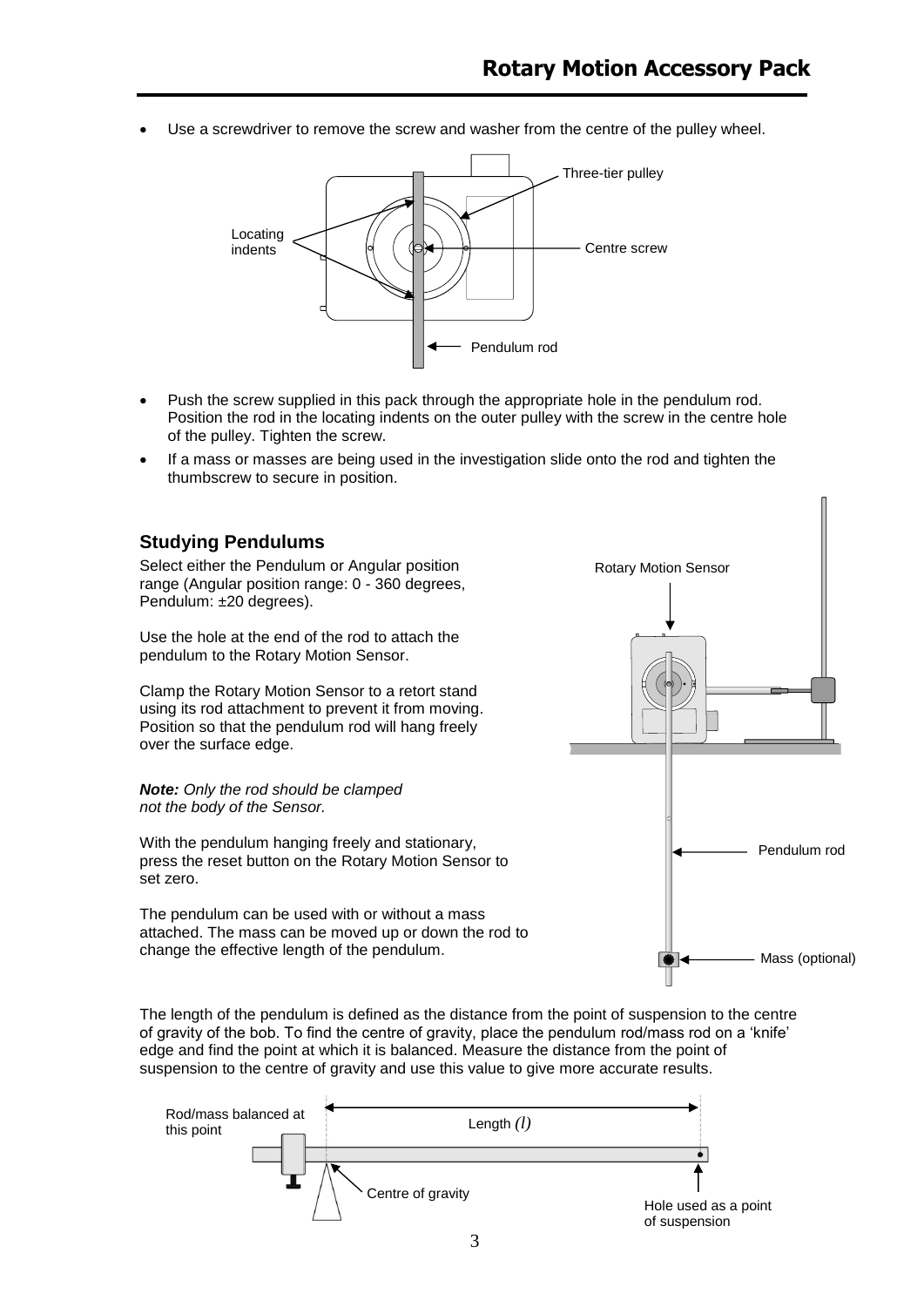#### <span id="page-3-0"></span>**Measuring rotational inertia**

When the pendulum rod is used in rotational inertia investigations either the Angular velocity (rads.) or Angular velocity (revs.) range is suitable.

Use the hole in the centre of the rod to attach the pendulum to the Rotary Motion Sensor.

Position the Sensor so the rod can rotate freely in a circular motion. Use with or without any masses attached to study rotational inertia.



## <span id="page-3-1"></span>**The Angular Momentum Disc set**

The angular momentum disc set is comprised of two 2 mm thick aluminium discs. Both discs have locating holes that will fit onto the locating pins of the largest pulley of the Rotary Motion Sensor. The primary disc has a central thimble-shaped spindle. The secondary disc has a hole in the centre (that will fit over the spindle of the primary disc) and three friction pads on its lower surface.

For accurate results weigh each disc and record the exact measurement on the disc for future reference, i.e.

Mass of primary disc: example a gm Mass of secondary disc: \_\_\_\_\_\_\_\_\_\_\_ gm Diameter of the discs: example a mm



#### <span id="page-3-2"></span>**Studying rotational inertia**

- Set the Rotary Motion Sensor to a suitable range e.g. Angular Velocity in radians or revolutions per second.
- Mount the Rotary Motion Sensor horizontally with the largest of the three-step pulleys orientated outwards.
- Place the primary disc so its locating holes fit over the pins on the outer pulley. Check that the Rotary Motion Sensor and disc are level.
- Use the central spindle to manually spin the disc in a clockwise direction.

*Note: If the disc slows down quicker than expected, place a drop of light machine oil at each set of bearings (see maintenance on page 8).*

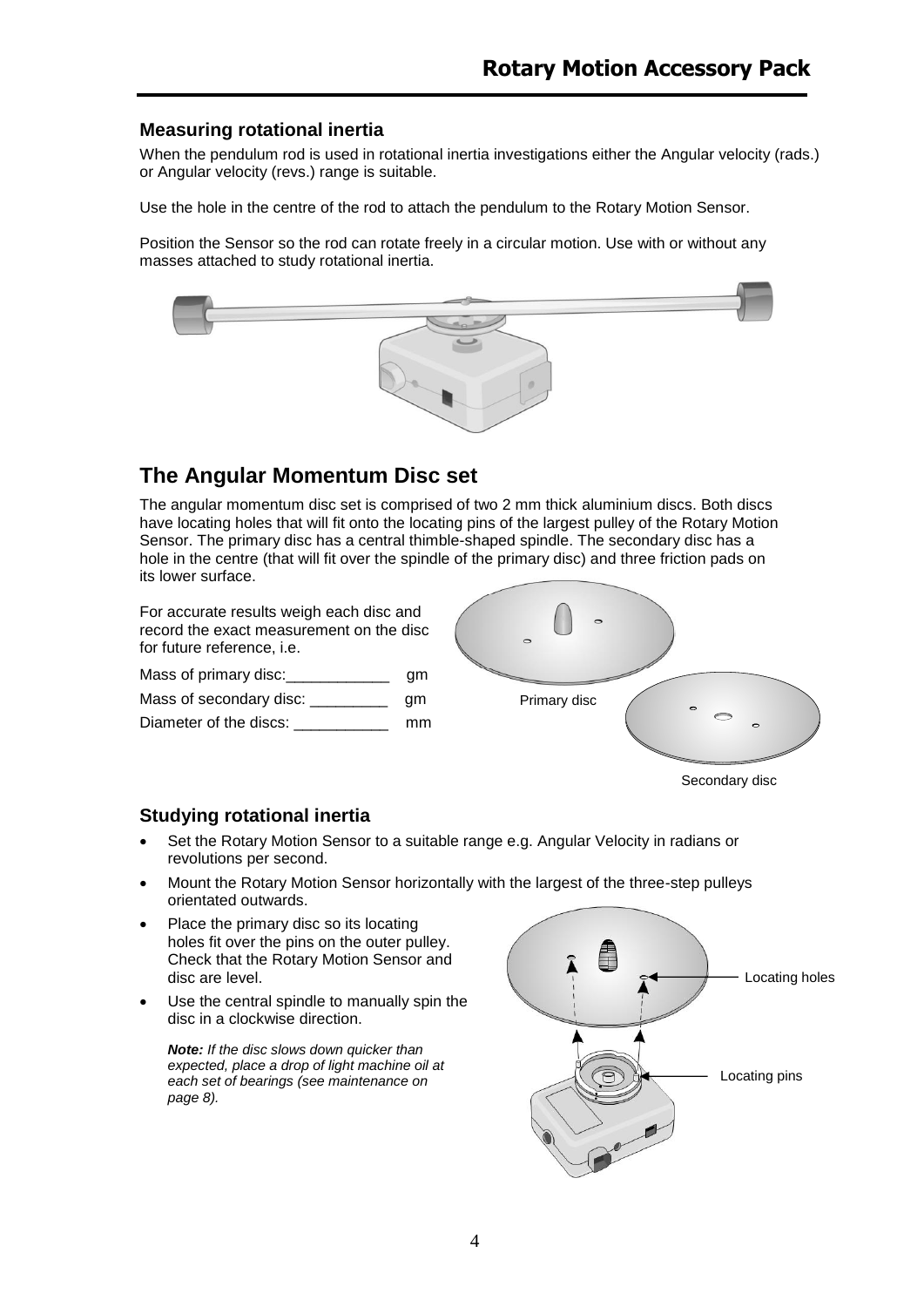Open the **EASY**SENSE program and select **Graph** from Home page. From the New recording wizard select a suitable timespan and start condition.

In this example the start condition was set so that data was not collected until the value from the Rotary Motion Sensor (Ang Vel rads) fell below 39 rads. Click on the **Start**/Stop icon and a 'Waiting for Trigger' message will appear in the status bar. Spin the disc fast so the value exceeds 40 rads, then leave to continue spinning. When the value falls below 40 rads, the recording will start.

*Note: The minimum displayed has been altered to 0 in Sensor Settings (Options icon)*.



### <span id="page-4-0"></span>**Conservation of angular momentum**

- To investigate that momentum is conserved in a rotational collision follow the steps above, set the start condition and give the primary disc a spin. When recording has started, wait a few seconds, and then drop the secondary disk onto the primary disc whilst it is still spinning.
- Select Overlay, and repeat the procedure several times. The data can be used to determine the angular speed just before and just after the disc was dropped.



#### **Round table**

There are locating holes in the secondary disc that fit onto the locating pins on the large pulley to produce a flat circular surface. The angular position of an object e.g. a prism, placed on this surface can be monitored as the disc is rotated.

## <span id="page-4-1"></span>**The Linear Rack**

The linear rack can be used to measure linear motion over the length of the rack e.g. by a force which cannot be tensioned. The rack is 250 mm long. It has 80 teeth, which are pitched at 3.2 teeth per 10 mm.

The shaft of the Rotary Motion Sensor is fitted with a gear wheel. The teeth on the linear rack will engage the gear wheel so that any movement of the rack will rotate the shaft to convert linear to rotary motion. The calibration for the stored linear rack range is calculated from one revolution of the gear wheel being equal to approximately 78.5 mm length of the linear rack.

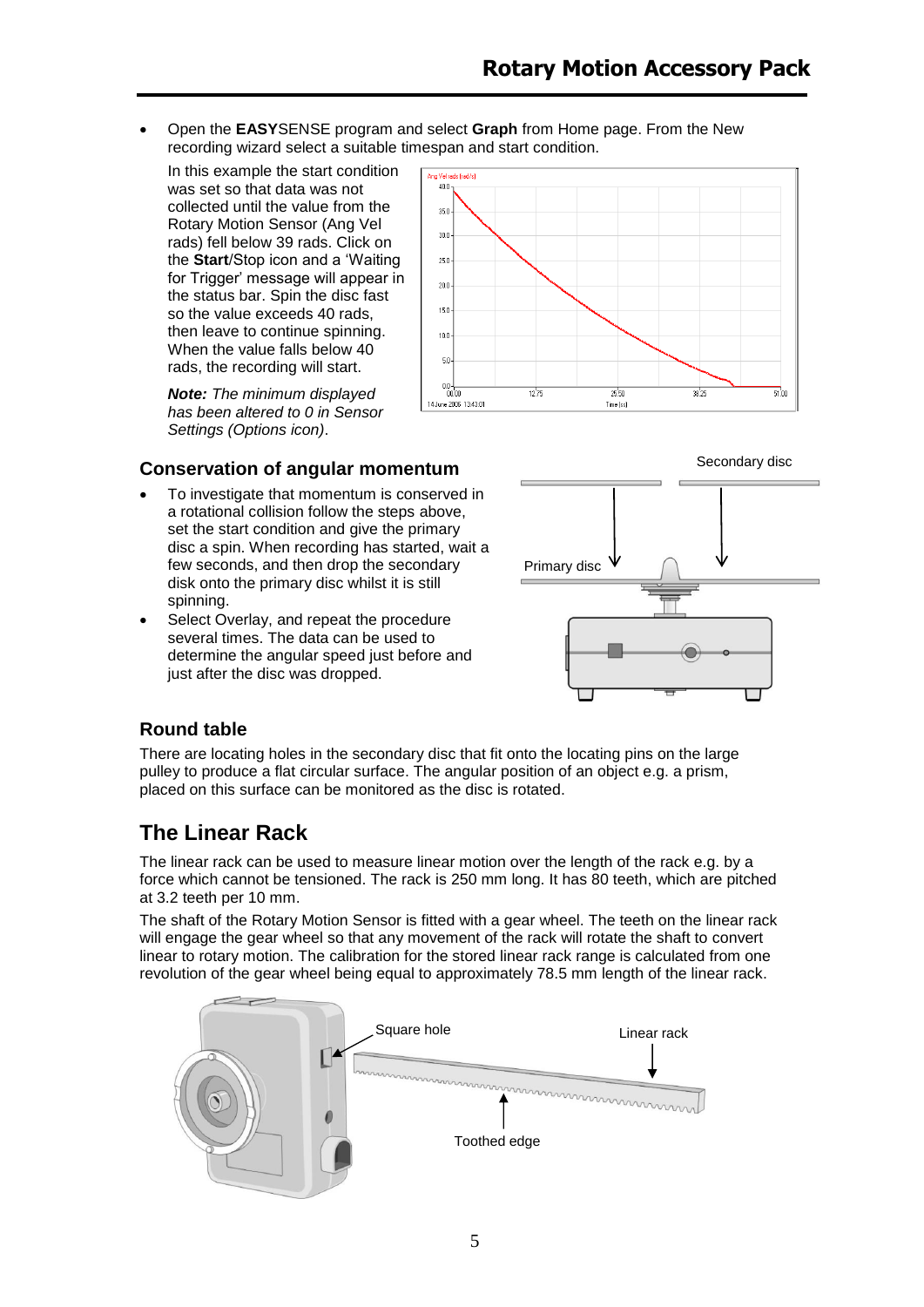The linear rack fits into the small square hole that can be found on both sides of the Rotary Motion Sensor. Insert the linear rack gently into the hole (from either side) with its teeth pointing downwards (towards the shaft of the pulley wheel). Feed in the rack until it just emerges from the square hole on the other side.

*Note: A small amount of vertical movement allows the teeth on the rack to mesh correctly with the gear wheel. Use this movement to adjust the rack and line up with the exit hole. Do not use force as this may damage the Sensor.*

Movement of the linear rack that rotates the pulley in a clockwise direction will give negative values; in an anticlockwise direction will give positive values.

#### <span id="page-5-0"></span>**Studying linear movement**

- Set up the Rotary Motion Sensor in a suitable position.
- Set the Rotary Motion Sensor to the 'Linear Rack' range.
- If applicable, use the c-clamp to attach a *Smart Q* Sensor to the linear rack (see below).
- Insert the linear rack into the square hole on the Sensor and feed through until it just emerges from the other side.
- Press the reset button on the Rotary Motion Sensor to set near zero. If an exact 0 mm start point is required manually adjust the rack to a zero reading.

A **mini c-clamp** has been provided to enable a *Smart Q* Sensor to be secured to the linear rack. Used this way the position of the Sensor can be recorded as it is moved in an investigation e.g. in an inverse square law investigation with a Light level Sensor or Sound Sensor.

#### To use the c-clamp:

Place the *Smart Q* Sensor to be used e.g. a Light level Sensor, in position on the side edge of the linear rack. Open the jaws of the c-clamp and locate over both the Sensor and rack so the adjustable screw will tighten onto the smooth side of the rack.



*Note: Make sure that the clamp does not tighten onto the teeth of the rack.*

Tighten the clamp gently until the Sensor is secure. Do not over tighten or the Sensor case/linear rack could be damaged.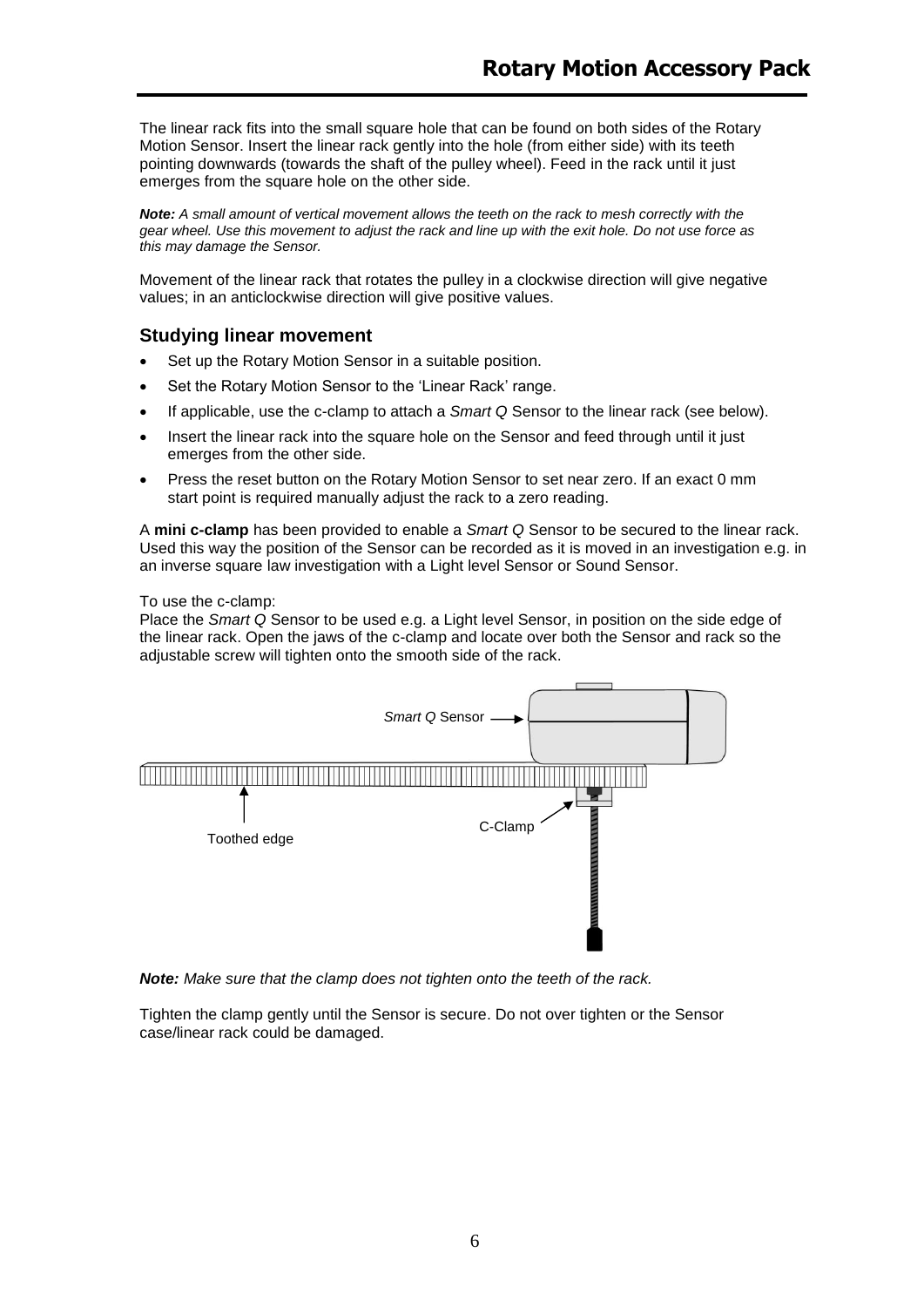## <span id="page-6-0"></span>**Common moments of inertia**

The rotational inertia of a rotating body depends not only on its mass but also on how that mass is distributed with respect to the rotation axis. Rotation Axis



#### **Example:**

The 'moment of inertia' of the angular momentum discs is calculated from the formula:  $\frac{1}{2}$  m x r<sup>2</sup>

#### **Secondary disc**

Mass (m) = 136.8 gm = 0.1368 kg Radius = 75 mm = 0.075 m  $r^2$  = 0.005625 metres The moment of inertia is =  $\frac{1}{2}$  m x r<sup>2</sup> = (0.5 x 0.1368) x 0.005625 = 0.0003847 = 0.38 x 10<sup>-3</sup> kgm<sup>2</sup>

#### **Primary disc**

Mass  $(m) = 150.4$  gm = 0.1504 kg Radius = 75 mm = 0.075 m  $r^2$  = 0.005625 metres The moment of inertia is =  $\frac{1}{2}$  m x r<sup>2</sup> = (0.5 x 0.1504) x 0.005625 = 0.000423 = 0.42 x10<sup>-3</sup> kgm<sup>2</sup>